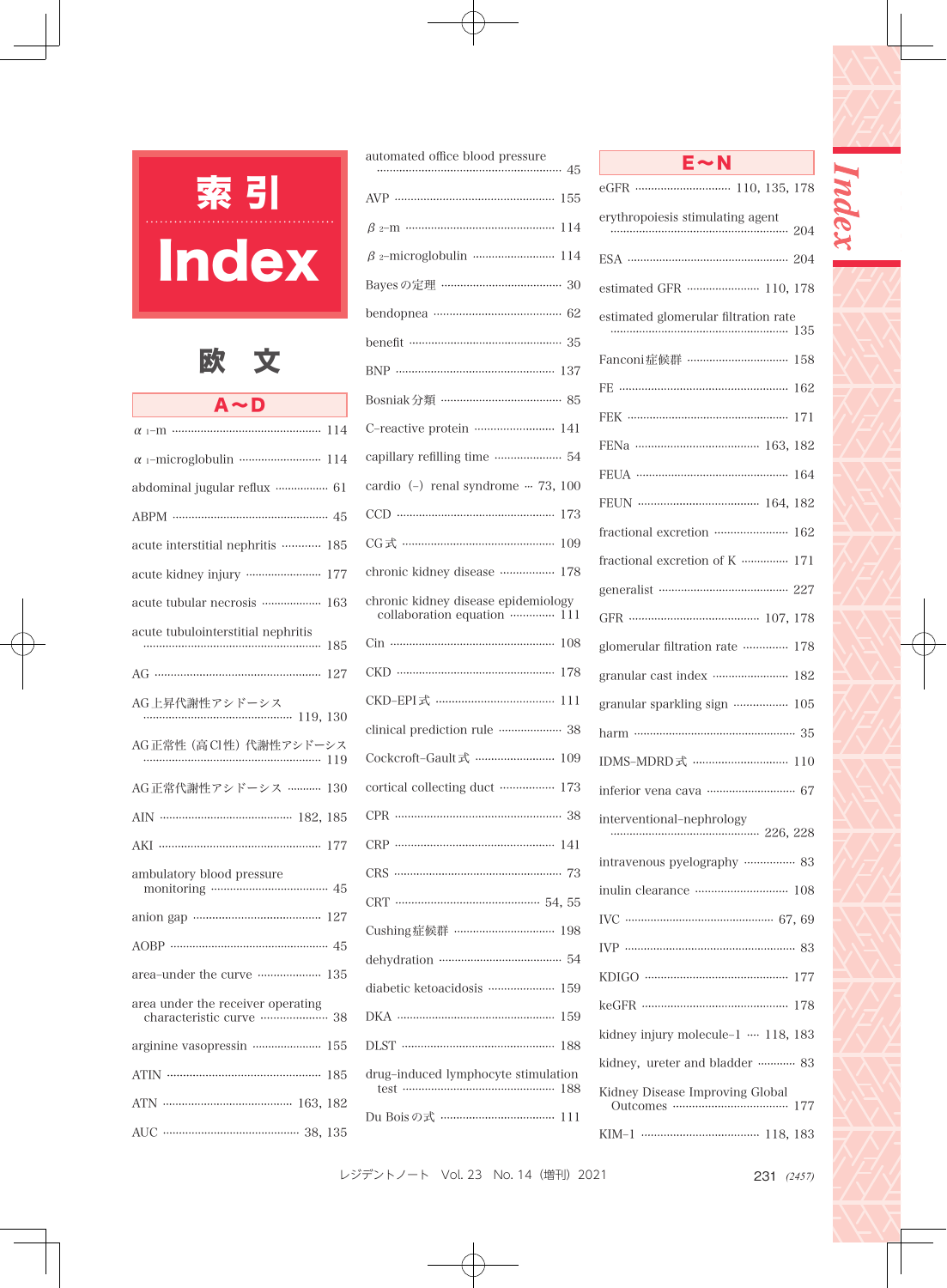| kinetic eGFR ------------------------------- 178 |
|--------------------------------------------------|
|                                                  |
|                                                  |
|                                                  |
| left atrial volume index ……………… 102              |
|                                                  |
|                                                  |
| LMWP …………………………………… 114                          |
| low molecular weight protein  114                |
|                                                  |
| mitral annulus calcification ……… 104             |
| modified Simpson法 ………………… 100                    |
| N-acetyl-β-glucosaminidase … 114                 |
|                                                  |
|                                                  |
| negative predictive value  15, 23                |
|                                                  |
|                                                  |
| non-pitting edema ………………………… 62                  |
|                                                  |
| NT-proBNP ……………………………… 137                       |
| <b>Contract Contract</b><br>$0 \sim V$           |
|                                                  |
| onco-nephrology  226, 227                        |
|                                                  |
|                                                  |
|                                                  |

PA 196 paroxysmal nocturnal dyspnea 62 passive leg raising 67 PCT 141 PICO/PECO 17 PIMs 212

| PIRATE ……………………………………<br>17           |
|---------------------------------------|
|                                       |
|                                       |
|                                       |
| PLRテスト ………………………………… 68               |
|                                       |
| point-of-care ultrasound …………… 88     |
| positive predictive value ……… 14, 23  |
| post-test probability …………………… 24     |
| potentially inappropriate medications |
| PPV ……………………………………… 14, 23            |
| presepsin ………………………………… 141           |
|                                       |
| primary aldosteronism ……………… 196      |
| 141                                   |
| renal tubular acidosis ………………… 156    |
| 17                                    |
|                                       |
| 17                                    |
| RTA ……………………………………………… 156            |
|                                       |
| SGLT2 阻害薬 …………………………… 159             |
| 15                                    |
| specialist ………………………………… 227          |
|                                       |
| SPIN ……………………………………………<br>15          |
|                                       |
|                                       |
| The VExUS Grading System  73          |
| TMF …………………………………………<br>103           |
| 179                                   |
| 103                                   |
| transplant-nephrology  226, 228       |
| transtubular K gradient …………… 171     |
|                                       |

| unmeasured anion …………………… 127     |  |
|-----------------------------------|--|
| unmeasured cation …………………… 127    |  |
| urine albumin to creatinine ratio |  |
|                                   |  |
|                                   |  |



| <b>あ行</b>                    |  |
|------------------------------|--|
| アウトカム ………………………………… 38       |  |
| 亜硝酸塩 ………………………………… 193       |  |
| アニオンギャップ ……………………… 127       |  |
| アルギニンバソプレシン …………… 155        |  |
| 意識障害 ………………………………… 130       |  |
| 移植内科医 ……………………………… 228       |  |
| イヌリンクリアランス ……………… 108        |  |
| 陰性的中率 ………………… 15, 23, 24, 30 |  |
| 陰性尤度比 ………………………………… 32       |  |
| ウロビリノゲン …………………………… 159      |  |

| か行                          |
|-----------------------------|
| 下大静脈 …………………………………… 67      |
| 褐色細胞腫 ……………………………… 199      |
| 家庭血圧 …………………………………… 47      |
| 仮面高血圧 ………………………………… 49      |
| 肝静脈ドプラ …………………………… 75       |
| 感染症 ……………………………………… 218     |
| 感度 ………………………………… 14, 23, 30 |
| 偽アルドステロン症 …………………… 198      |
| 偽陰性 …………………………………… 159      |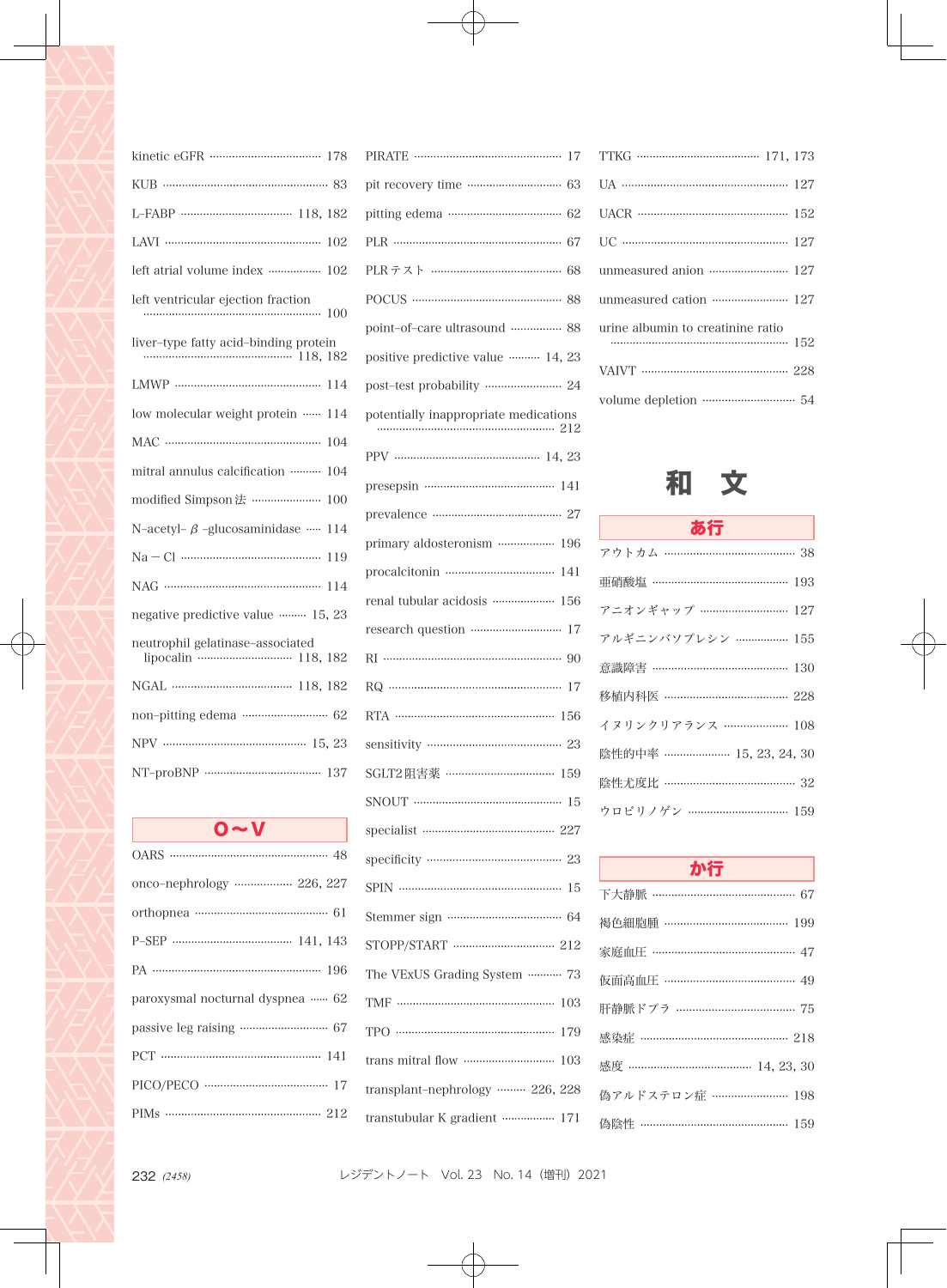| 起坐呼吸 …………………………………… 61                        |
|-----------------------------------------------|
| 偽正常化 ………………………………… 103                        |
| 逆説的酸性尿 …………………………<br>157                      |
| 球形吸着炭 ……………………………… 205                        |
| 急性間質性腎炎 …………………………<br>185                     |
| 急性腎障害 ………………………………<br>177                     |
| 急性尿細管壊死 …………………………<br>163                     |
| 急性尿細管間質性腎炎 ………………<br>185                      |
| 偽陽性 ……………………………………<br>159                     |
| 起立性低血圧 ……………………………… 56                        |
| クリアランス法 --------------------------------- 108 |
| クロス集計表 ……………………………… 23                        |
| 頸静脈怒張 ………………………………… 60                        |
| 頸動脈雑音 ……………………………… 50                         |
|                                               |
| 228                                           |
| 血尿 ……………………………………… 154                        |
| ケトン体 …………………………………… 158                       |
| 検査後確率 …………………………… 24, 30                      |
| 検査前確率 ………………………………… 30                        |
| 原発性アルドステロン症 ……………… 196                        |
| 高カリウム血症 …………………………… 94                        |
| 高カルシウム血症 ………………………… 97                        |
| 高血圧 ……………………………………… 44                        |
| 甲状腺機能亢進症 ……………………… 200                        |
| 甲状腺機能低下症 ……………………… 200                        |
| 拘束型 ……………………………………… 103                       |
| 呼吸性アシドーシス ……………………<br>122                     |

| さ行                     |  |
|------------------------|--|
| 細胞外液量増加                |  |
| 左室駅出率 ……………………………… 100 |  |
| 左室流入血流波形 ……………………… 103 |  |
| 左房容積係数 …………………………… 102 |  |
| 弛緩障害型 ……………………………… 103 |  |

| 色調 ………………………………………… 154   |
|---------------------------|
| 糸球体濾過量 …………………………… 107    |
| 受動的下肢挙上 ………………………… 67     |
| 循環不全徵候 ……………………………… 67    |
| 静脈性尿路造影 ………………………… 83     |
| 上腕血圧計による測定 ………………… 47     |
| 腎盂腎炎 …………………………………… 84    |
| 腎うっ血 …………………………………… 73    |
| 腎間質圧上昇 ……………………………… 91    |
| 腎機能 …………………………………… 107    |
| 心筋トロポニン ………………………… 134    |
| 心筋の電気生理 …………………………… 93    |
| 腎血管抵抗 ………………………………… 90    |
| 診察室外血圧 …………………………… 48     |
| 診察室血圧 ……………………………… 44     |
| 心腎症候群 ………………………………… 73    |
| 心腎連関 …………………………………<br>100 |
| 腎生検 ……………………………… 189, 208 |
| 腎生検の施行方法 ……………………… 208    |
| 腎臓内科医 ……………………………… 226    |
| 診断/予後予測ツール …………………… 38    |
| 診断精度研究 …………………………… 17     |
| 腎動脈狭窄症 …………………………… 88     |
| 腎内血管抵抗上昇 ………………………… 91    |
| 腎内静脈(葉間静脈)ドプラ ………<br>77   |
| 腎内尿素リサイクリング …………… 174     |
| 腎囊胞 ……………………………………… 85    |
| 心不全 ………………………………………… 59   |
| 腎不全 ……………………………………… 218   |
| 推算糸球体濾過量 ……………………… 110    |
| 随時尿検査 ……………………………… 150    |
| 随時尿定量検査 …………………………… 150   |
| スペクトラムバイアス ………………… 19     |
| 性感染症 ………………………………… 194    |
| 赤血球造血刺激因子製剤 …………… 204     |

| 前屈呼吸困難 ……………………………… 62 |  |
|------------------------|--|
| 先端巨大症 ……………………………… 199 |  |
| 僧帽弁輪石灰化 ………………………… 104 |  |
| 測定されない陰イオン ……………… 127  |  |
| 測定されない陽イオン ………………… 127 |  |
| 測定される陰イオン …………………… 127 |  |
| 測定される陽イオン …………………… 127 |  |

Index

| た行                         |
|----------------------------|
| 代謝性アシドーシス …………… 121, 130   |
| 代謝性アルカローシス ………… 121, 123   |
| 蓄尿検査 ………………………………… 147     |
| 低アルブミン血症 ……………………… 129     |
| 低カリウム血症 …………………………… 95     |
| 低カルシウム血症 ………………………… 97     |
| 低タンパク食 …………………………… 205     |
| 低分子タンパク質 ……………………… 114     |
| 低マグネシウム血症 …………………… 97      |
| 動機づけ面接法 ………………………… 48      |
| 糖尿病性ケトアシドーシス ………… 159      |
| 特異度 …………………………… 15, 23, 30 |
| トロポニンT …………………………… 134     |

| な行<br>――                  |  |
|---------------------------|--|
| 日本人の GFR 推算式 ………………… 110  |  |
| 尿pH ……………………………………… 156   |  |
| 尿管結石 …………………………………… 83    |  |
| 尿検査 ……………………………… 187, 193 |  |
| 尿細管性アシドーシス ……………… 156     |  |
| 尿潜血 …………………………………… 157    |  |
| 尿タンパク ……………………………… 157    |  |
| 尿タンパククレアチニン比 ………… 157     |  |
| 尿中α1-ミクログロブリン ………… 114    |  |
| 尿中β2-ミクログロブリン ………… 114    |  |